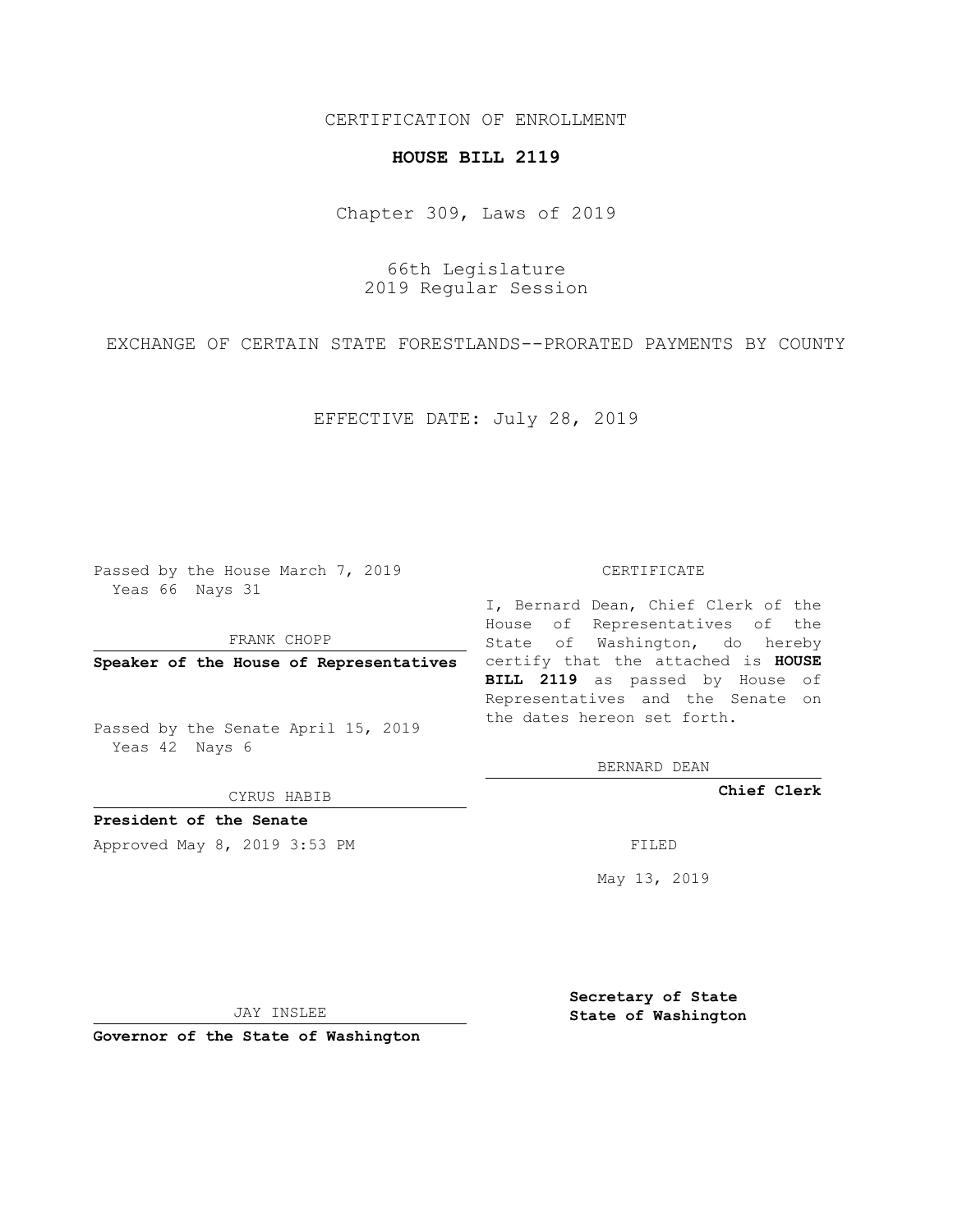## **HOUSE BILL 2119**

Passed Legislature - 2019 Regular Session

**State of Washington 66th Legislature 2019 Regular Session**

**By** Representatives Morris and Lekanoff; by request of Department of Natural Resources

Read first time 02/25/19. Referred to Committee on Capital Budget.

 AN ACT Relating to the distribution of moneys derived from certain state forestlands; and reenacting and amending RCW 79.64.110.

BE IT ENACTED BY THE LEGISLATURE OF THE STATE OF WASHINGTON:

 **Sec. 1.** RCW 79.64.110 and 2017 3rd sp.s. c 13 s 315, 2017 3rd sp.s. c 1 s 986, and 2017 c 248 s 6 are each reenacted and amended to read as follows:6

 (1) Any moneys derived from the lease of state forestlands or from the sale of valuable materials, oils, gases, coal, minerals, or fossils from those lands, except as provided in RCW 79.64.130, or the appraised value of these resources when transferred to a public agency under RCW 79.22.060, except as provided in RCW 79.22.060(4), 12 must be distributed as follows:

 (a) For state forestlands acquired through RCW 79.22.040 or by exchange for lands acquired through RCW 79.22.040:

 (i) The expense incurred by the state for administration, reforestation, and protection, not to exceed twenty-five percent, 17 which rate of percentage shall be determined by the board, must be returned to the forest development account created in RCW 79.64.100. During the 2015-2017 and 2017-2019 fiscal biennia, the board may increase the twenty-five percent limitation up to twenty-seven 21 percent.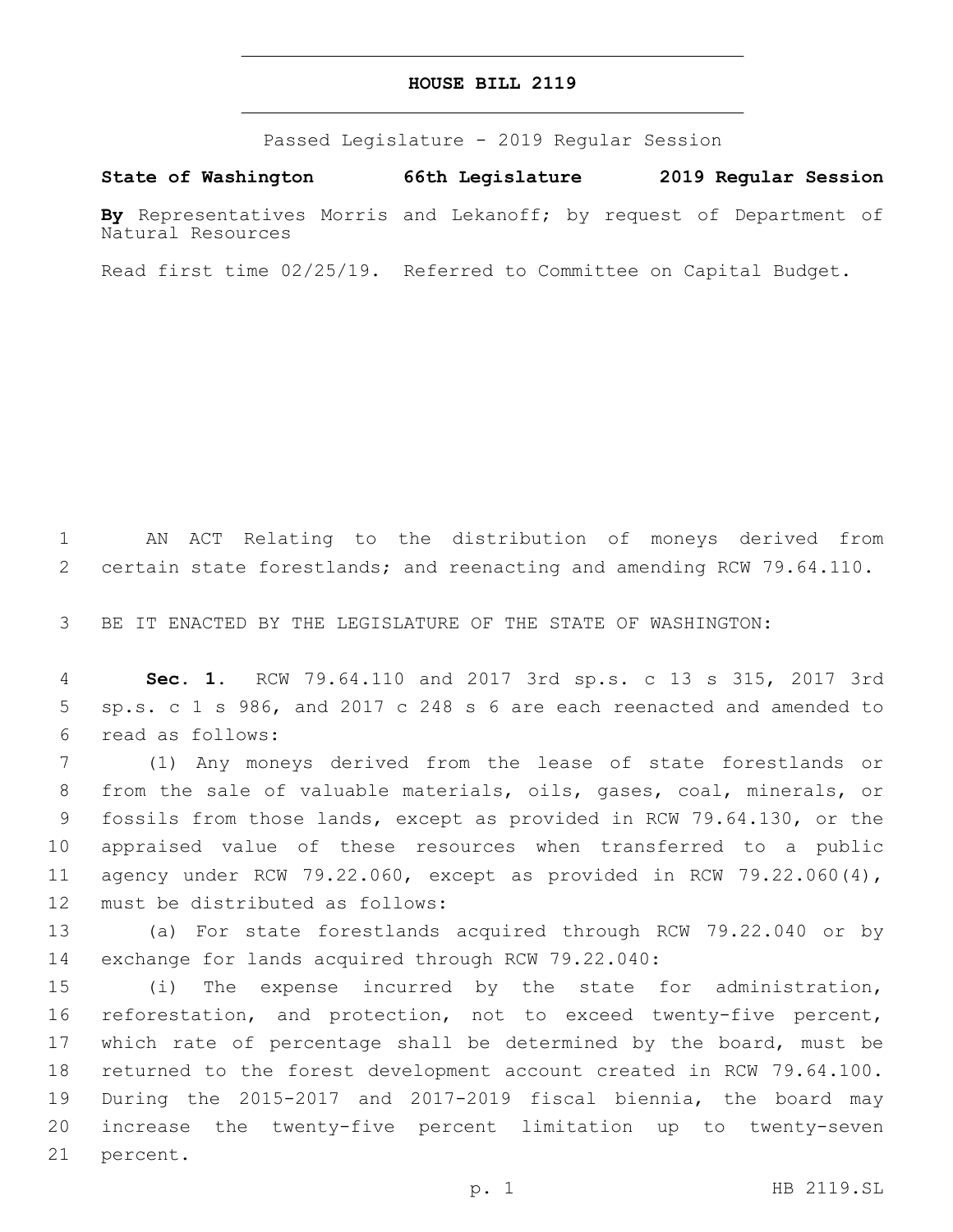(ii) Any balance remaining must be paid to the county in which the land is located or, for counties participating in a land pool created under RCW 79.22.140, to each participating county proportionate to its contribution of asset value to the land pool as determined by the board. Payments made under this subsection are to be paid, distributed, and prorated, except as otherwise provided in this section, to the various funds in the same manner as general 8 taxes are paid and distributed during the year of payment. However, in order to test county flexibility in distributing state forestland 10 revenue, a county may in its discretion pay, distribute, and prorate payments made under this subsection of moneys derived from state forestlands acquired by exchange between the effective date of this 13 section and June 30, 2020, for lands acquired through RCW 79.22.040, within the same county, in the same manner as general taxes are paid and distributed during the year of payment for the former state 16 forestlands that were subject to the exchange.

 (iii) Any balance remaining, paid to a county with a population 18 of less than sixteen thousand, must first be applied to the reduction of any indebtedness existing in the current expense fund of the 20 county during the year of payment.

 (iv) With regard to moneys remaining under this subsection (1)(a), within seven working days of receipt of these moneys, the department shall certify to the state treasurer the amounts to be distributed to the counties. The state treasurer shall distribute 25 funds to the counties four times per month, with no more than ten 26 days between each payment date.

 (b) For state forestlands acquired through RCW 79.22.010 or by exchange for lands acquired through RCW 79.22.010, except as provided 29 in RCW 79.64.120:

 (i) Fifty percent shall be placed in the forest development 31 account.

 (ii) Fifty percent shall be prorated and distributed to the state general fund, to be dedicated for the benefit of the public schools, 34 to the county in which the land is located or, for counties participating in a land pool created under RCW 79.22.140, to each participating county proportionate to its contribution of asset value to the land pool as determined by the board, and according to the relative proportions of tax levies of all taxing districts in the county. The portion to be distributed to the state general fund shall be based on the regular school levy rate under RCW 84.52.065 (1) and

p. 2 HB 2119.SL